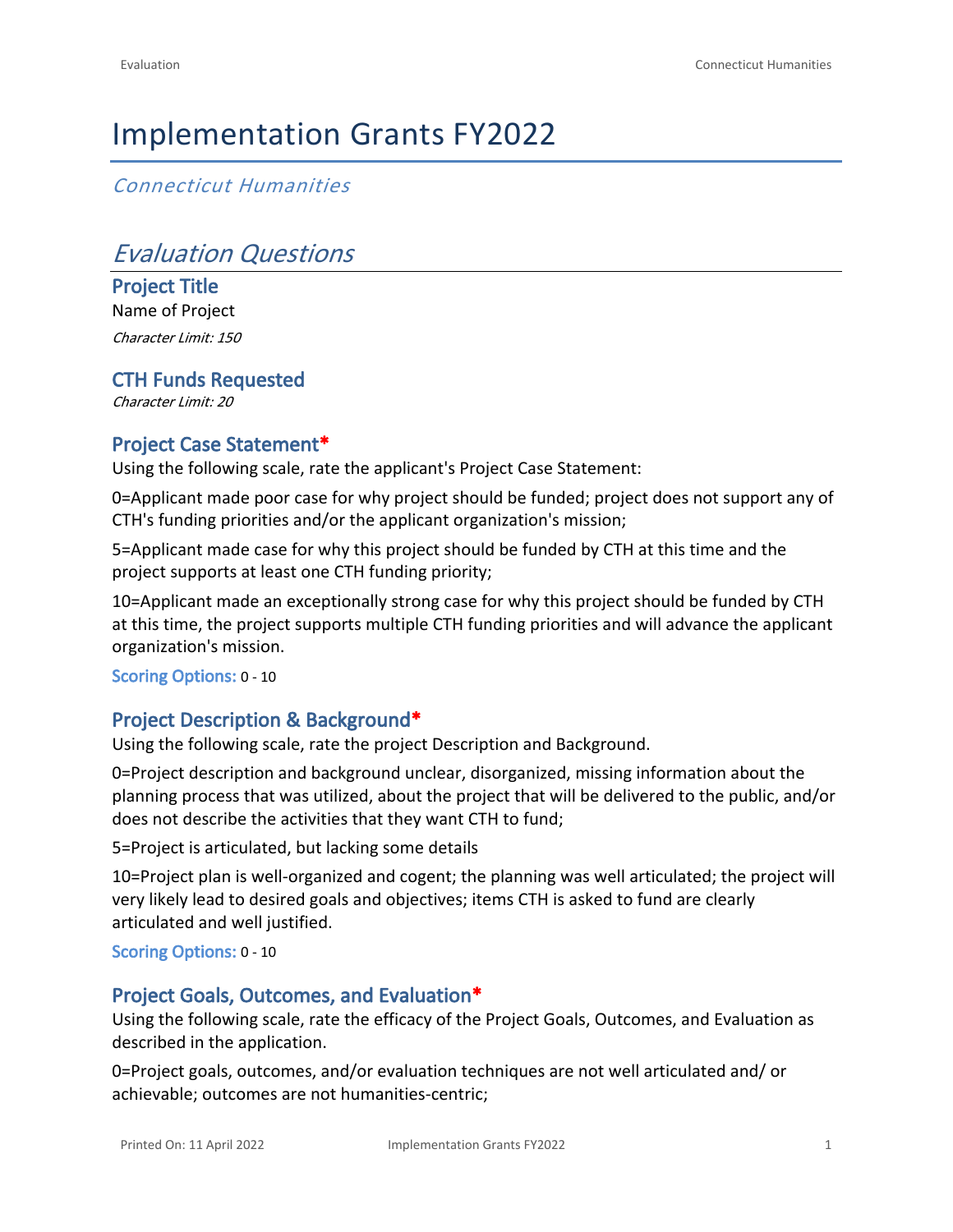3=Project goals, outcomes, and evaluation techniques are articulated, but some problems may exist (i.e, not all are likely to be achieved; additional needed outcomes not addressed; evaluation techniques could be improved)

5=Project goals and outcomes are very well articulated, cogent, likely to be achieved and evaluation techniques will result in all the necessary information for successful implementation and analysis of the project.

#### **Scoring Options:** 0 - 5

#### **Humanities Content\***

Using the following scale, rate the efficacy of the project's Humanities Content.

0=Humanities content of project is unclear; themes and issues either not identified or not humanities-centric; project will not help the audience better understand and appreciate human history, culture, values and beliefs;

5=Humanities content of project is articulated, but humanities themes and issues identified could be stronger and project could do better job of helping audiences understand human history, culture, values, and beliefs;

10=Humanities content of project is exceptionally strong, humanities themes are well identified and articulated, and project will do strong job of helping audiences better understand human history, culture, values, and beliefs.

**Scoring Options:** 0 - 10

### **Relationship to Project's Subjects and Participants\***

Using the following scale, rate the relationship between the grantee, their project team, and the project's subjects and participants.

0=Grantee has not engaged or attempted to engage and integrate the project's subjects and participants in the planning, development, implementation, production, and/or marketing/distribution of the project;

3=Grantee has adequately attempted to engage and integrate the project's subjects and participants into the planning, development, implementation, production, and/or marketing/distribution of the project;

5=Grantee has done a model job of working with their project's subjects and participants throughout the entire project and and fully integrated them into the planning, development, implementation, production, and/or marketing/distribution of the project.

**Scoring Options:** 0 - 5 or N/A

### **Project Audience\***

Using the following scale, rate the applicant's description of the intended target audience for the project: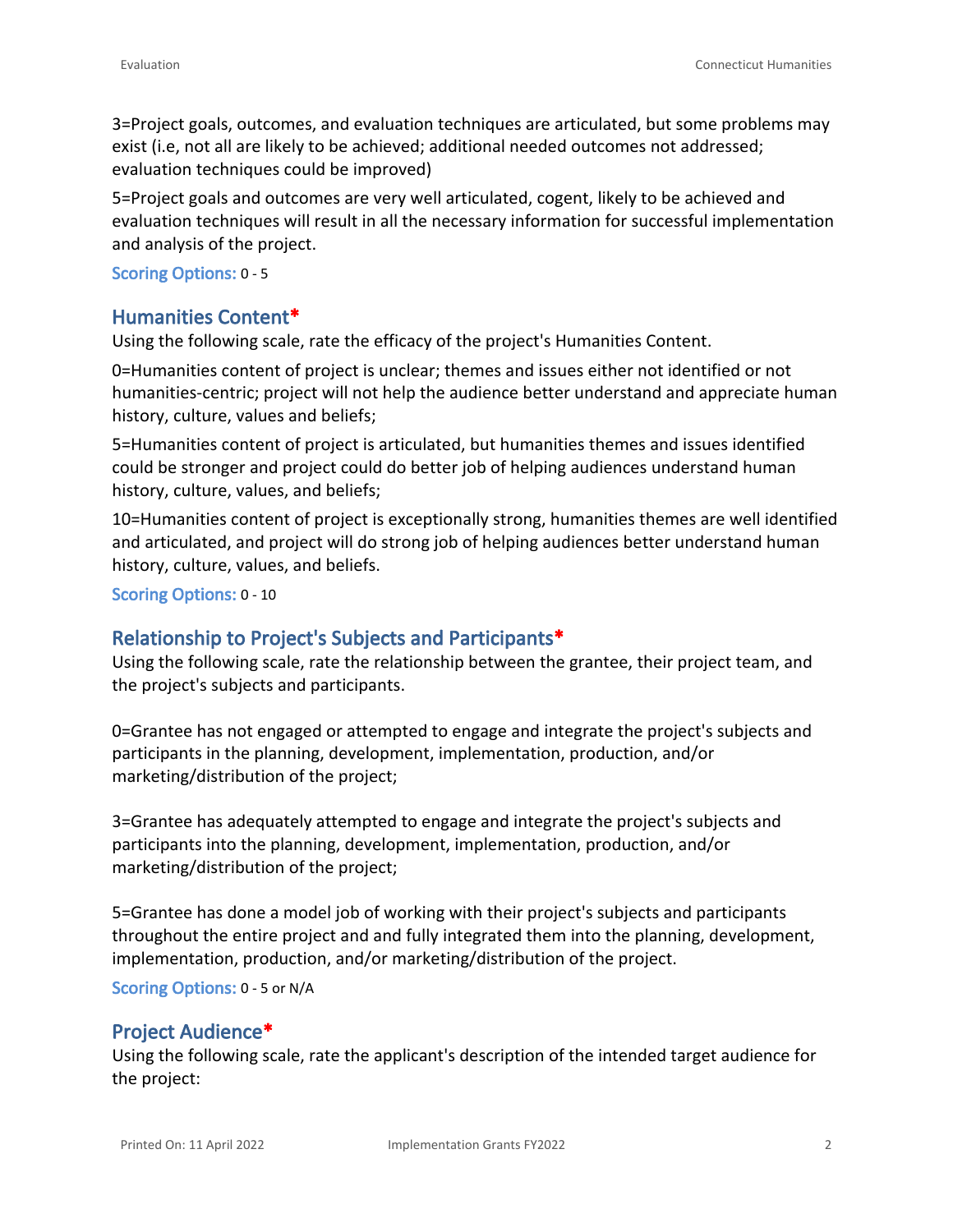0=Target audiences unidentified and/or inappropriate for project and no explanation given for their selection;

3=Target audience is defined and appropriate for project, however, additional, natural audiences for project not addressed and/or selection of audience not fully explained;

5=All target audiences for project identified, well defined, and appropriate for project and selection of audience fully explained.

#### **Scoring Options:** 0 - 5

## **Marketing and Publicity\***

Using the following scale, rate the plans to promote the project:

0=Marketing plan is weak or ineffective;

3=Marketing plan is adequate for proposed target audience;

5=Marketing plan incorporates a variety of media tactics to reach beyond traditional audience.

**Scoring Options:** 0 - 5

## **Project Schedule\***

Using the following scale, rate the proposal's project schedule:

0=Project activities occur outside of the grant period or the project schedule is inappropriate for the planning project;

3=Project schedule is adequate; some minor concerns with the schedule may exist;

5=Project schedule is well thought out, articulated, achievable, and likely to lead to a successful final product.

#### **Scoring Options:** 0 - 5

## **Rate the quality of the Project Team.\***

Using the following scale, rate the quality of the Project Team. 0=Inappropriate/non-pertinent humanities scholarship present in project; 3=Appropriate/ pertinent humanities scholarship evident in project; 5=Stellar humanities scholarship demonstrating multiple voices/perspectives **Scoring Options:** 0 - 5

### **Budget & Expenses\***

Using the following scale rate the validity and clarity of grant budget expenses:

0=Unexplained, questionable expenses included with eligible expenses

3=Eligible expenses with little detail and/or minor budget concerns

5=Expenses are explained and well justified

**Scoring Options:** 0 - 5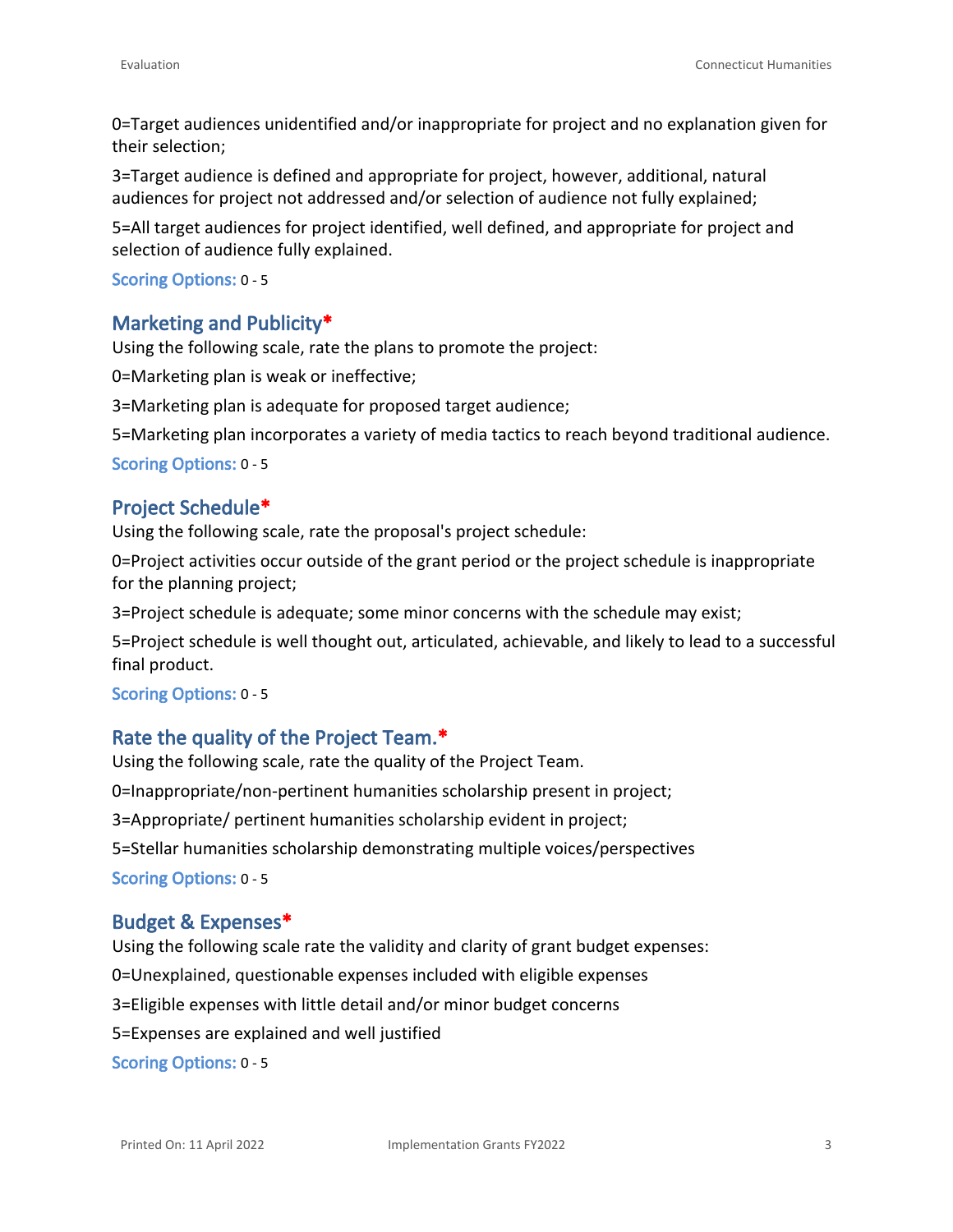## **Financial Support\***

Using the following scale rate the breadth of financial support for the project: 0=Entire 1:1 match made with in-kind contributions 3=Match includes mix of in-kind contributions and applicant cash, but no external cash 5=Match includes external cash in addition to applicant cash and in-kind contributions **Scoring Options:** 0 - 5

## **Attachments Packet\***

Using the following scale, rate the applications additional required attachments:

0=Required attachments missing or incomplete; attachment materials provided are insufficient to fully evaluate project.

5=Attachment materials submitted are adequate for evaluating the project, but some weaknesses exist (i.e., minimum label copy submitted and additional examples would have been helpful in evaluating the project; humanities content is evident, but could be stronger; description of proposed programs given, but additional questions about programs remain).

10=Model application packet. All required materials are submitted, evidence of stellar humanities content presented, and project highly likely to be successful.

**Scoring Options:** 0 - 10

## **Interpretation and Connection to the Humanities\***

After considering the overall description and information contained inthe application, use the following scale rate to the overall quality of the humanities content:

0=Humanities theme(s) are not interpreted or well conveyed/ easily understandable by the audience;

5=Humanities theme(s) are adequately interpreted and conveyed to the audience;

10=Humanities themes are well interpreted and conveyed, allowing the audience to better analyze their complex society and make thoughtful, reasoned decisions based on inquiry, evaluation, and empathy

**Scoring Options:** 0 - 10

### **Funding Priorities\***

Using the following scale rate how well the project meets CTH funding priorities:

0=Does not meet any CTHF funding priorities

3=Meets one CTHF funding priority

5=Meets multiple CTHF funding priorities

**Scoring Options:** 0 - 5